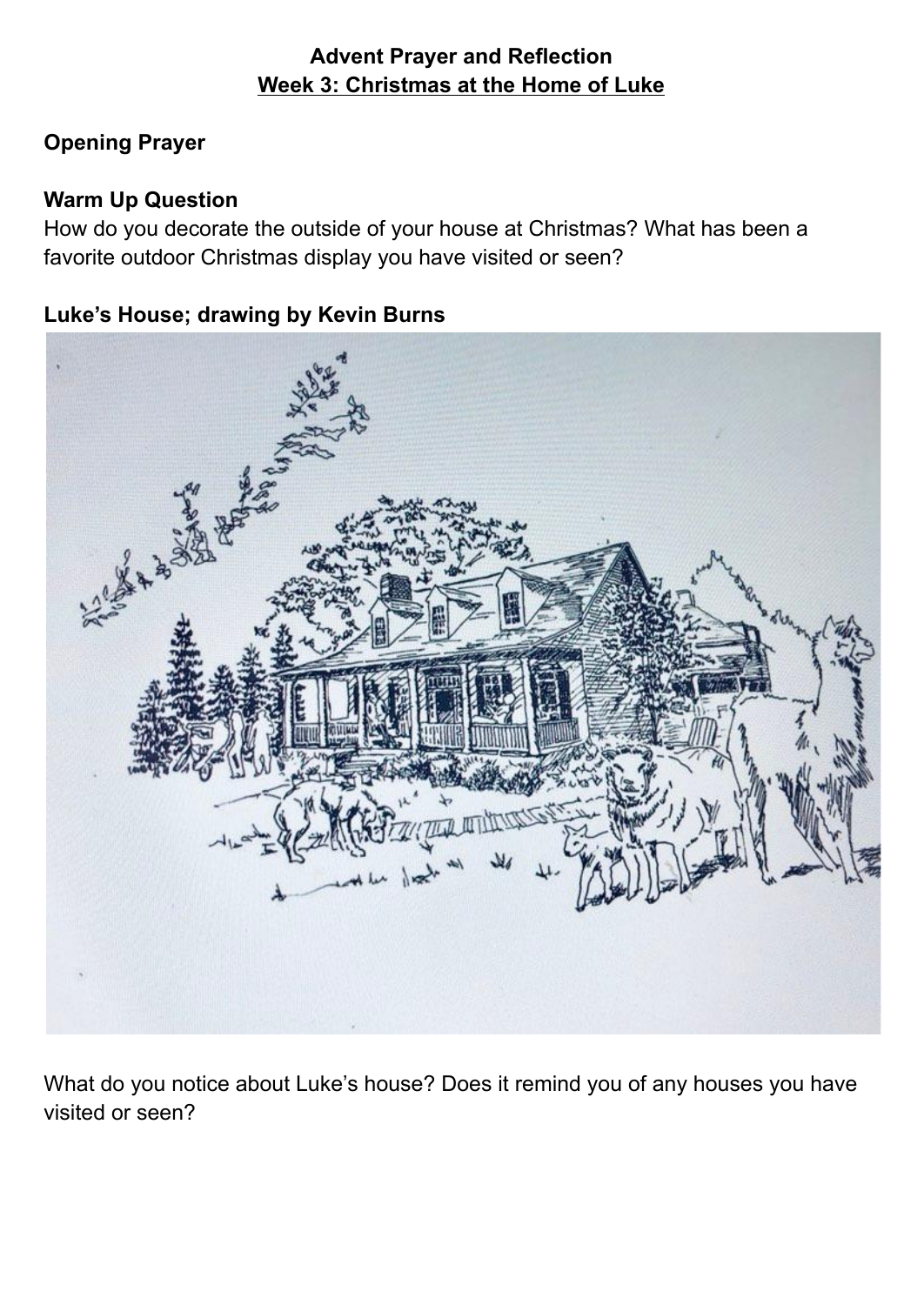#### **Where does the Good news begin?**

Mark 1:1–*The beginning of the good news of Jesus Christ, the Son of God.*

Matthew 1:1–*An account of the genealogy of Jesus the Messiah, the son of David, the son of Abraham.*

Luke 1:5– *5 In the days of King Herod of Judea, there was a priest named Zechariah, who belonged to the priestly order of Abijah. His wife was a descendant of Aaron, and her name was Elizabeth.*

Luke 2:1-2–*In those days a decree went out from Emperor Augustus that all the world should be registered. <sup>2</sup>This was the first registration and was taken while Quirinius was governor of Syria.*

Luke 3:1-2–*In the fifteenth year of the reign of Emperor Tiberius, when Pontius Pilate was governor of Judea, and Herod was ruler of Galilee, and his brother Philip ruler of the region of Ituraea and Trachonitis, and Lysanias ruler of Abilene, <sup>2</sup>during the high priesthood of Annas and Caiaphas, the word of God came to John son of Zechariah in the wilderness.*

#### **Luke 1:26-38**

<sup>26</sup> In the sixth month the angel Gabriel was sent by God to a town in Galilee called Nazareth, <sup>27</sup>to a virgin engaged to a man whose name was Joseph, of the house of David. The virgin's name was Mary. <sup>28</sup> And he came to her and said, "Greetings, favored one! The Lord is with you." <sup>29</sup>But she was much perplexed by his words and pondered what sort of greeting this might be. <sup>30</sup>The angel said to her, "Do not be afraid, Mary, for you have found favor with God. <sup>31</sup> And now, you will conceive in your womb and bear a son, and you will name him Jesus.  $32$ He will be great, and will be called the Son of the Most High, and the Lord God will give to him the throne of his ancestor David. <sup>33</sup>He will reign over the house of Jacob forever, and of his kingdom there will be no end." <sup>34</sup>Mary said to the angel, "How can this be, since I am a virgin?" <sup>35</sup>The angel said to her, "The Holy Spirit will come upon you, and the power of the Most High will overshadow you; therefore the child to be born will be holy; he will be called Son of God. <sup>36</sup> And now, your relative Elizabeth in her old age has also conceived a son; and this is the sixth month for her who was said to be barren. <sup>37</sup>For nothing will be impossible with God." <sup>38</sup>Then Mary said, "Here am I, the servant of the Lord; let it be with me according to your word." Then the angel departed from her.

- 1. What do you notice in this passage? What surprises you?
- 2. What is different from the announcement of the angel we read in Matthew last week?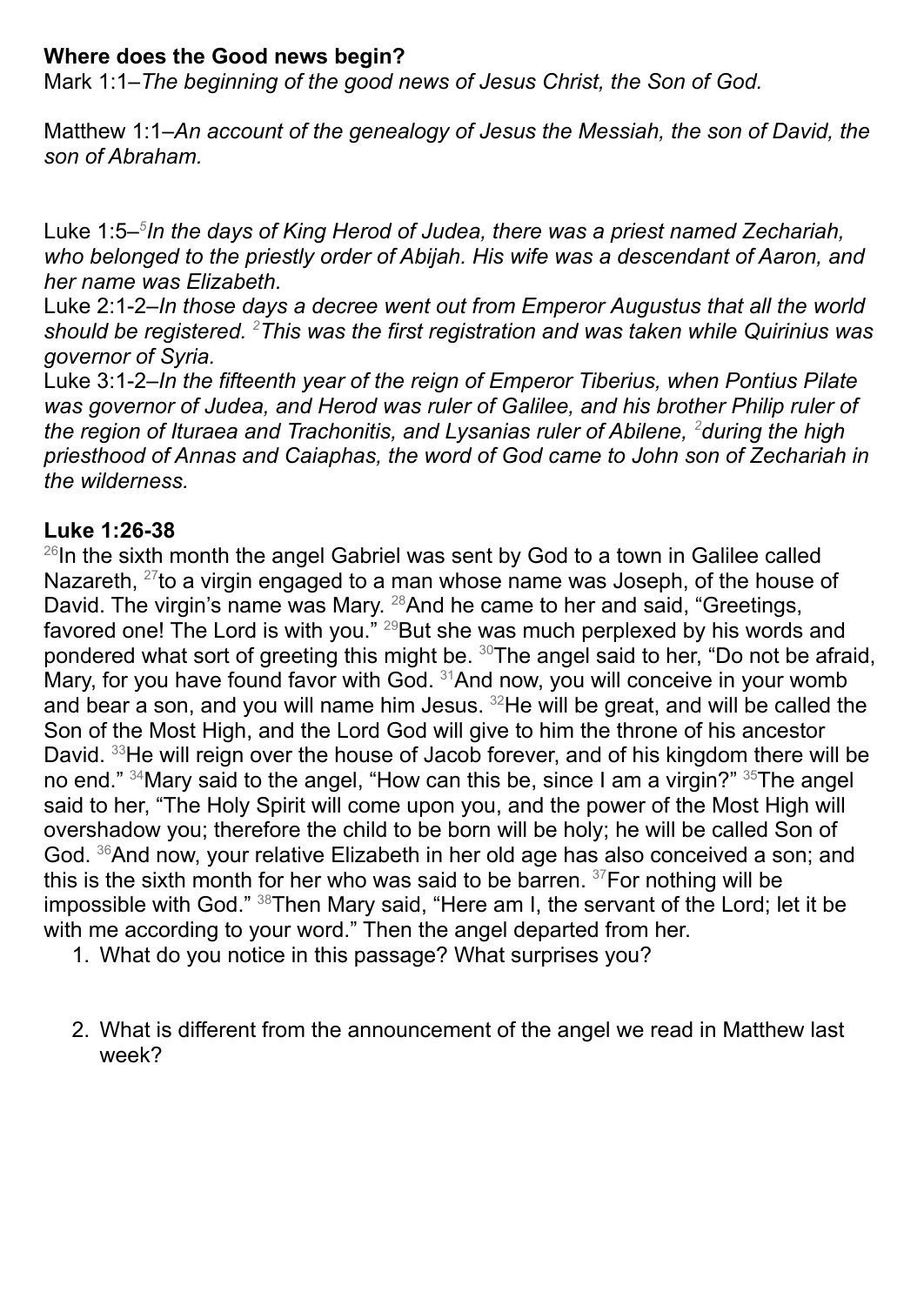#### **Luke 2:1-20**

In those days a decree went out from Emperor Augustus that all the world should be registered. <sup>2</sup>This was the first registration and was taken while Quirinius was governor of Syria. <sup>3</sup>All went to their own towns to be registered. <sup>4</sup>Joseph also went from the town of Nazareth in Galilee to Judea, to the city of David called Bethlehem, because he was descended from the house and family of David. <sup>5</sup>He went to be registered with Mary, to whom he was engaged and who was expecting a child. <sup>6</sup>While they were there, the time came for her to deliver her child.  $7$ And she gave birth to her firstborn son and wrapped him in bands of cloth, and laid him in a manger, because there was no place for them in the inn.

<sup>8</sup>In that region there were shepherds living in the fields, keeping watch over their flock by night. <sup>9</sup>Then an angel of the Lord stood before them, and the glory of the Lord shone around them, and they were terrified.  $^{10}$ But the angel said to them, "Do not be afraid; for see—I am bringing you good news of great joy for all the people: <sup>11</sup> to you is born this day in the city of David a Savior, who is the Messiah, the Lord. <sup>12</sup>This will be a sign for you: you will find a child wrapped in bands of cloth and lying in a manger."  $13$ And suddenly there was with the angel a multitude of the heavenly host, praising God and saying, <sup>14</sup> "Glory to God in the highest heaven, and on earth peace among those whom he favors!" <sup>15</sup>When the angels had left them and gone into heaven, the shepherds said to one another, "Let us go now to Bethlehem and see this thing that has taken place, which the Lord has made known to us." <sup>16</sup>So they went with haste and found Mary and Joseph, and the child lying in the manger. <sup>17</sup>When they saw this, they made known what had been told them about this child; <sup>18</sup> and all who heard it were amazed at what the shepherds told them. <sup>19</sup>But Mary treasured all these words and pondered them in her heart. <sup>20</sup>The shepherds returned, glorifying and praising God for all they had heard and seen, as it had been told them.

- 3. What do you notice in this passage? What surprises you?
- 4. What is missing in Luke's telling of the story that we read in Matthew's telling of the story?
- 5. The angels' heavenly music is not just a pious sentiment. What meaning do you think Luke intends to convey by including the song?
- 6. Caesar Augustus styled himself as lord and savior of the world over which he ruled, and worshiping the emperor was part of the fabric of the culture. In our own time, can you identify persons, groups, or prevailing systems that seem to compete with Jesus Christ for our allegiance? If so, where do you see evidence of this in the current holiday season?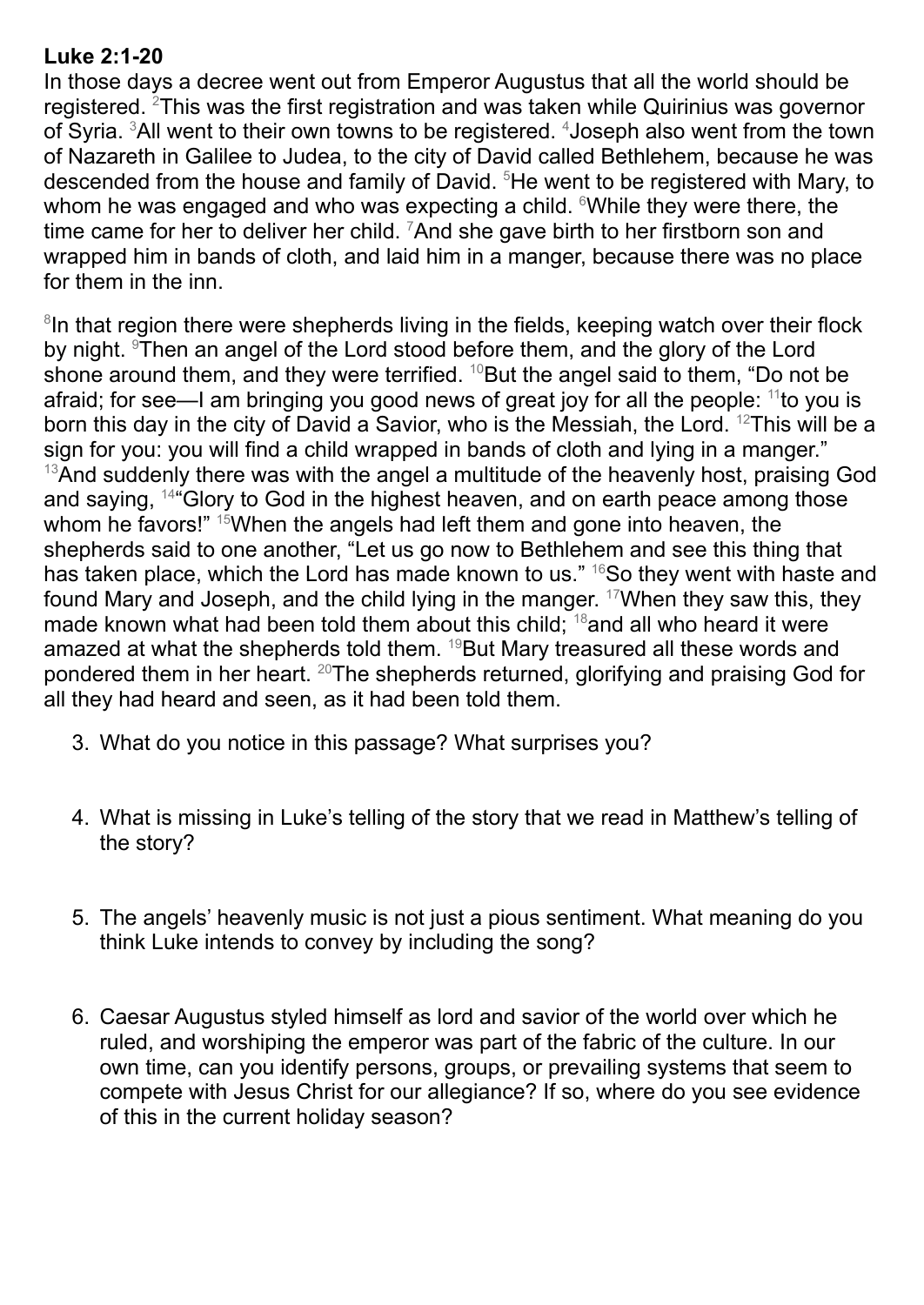#### **Luke 1:46-55 (Mary's Song–the** *Magnificat)*

*And Mary said, "My soul magnifies the Lord, <sup>47</sup>and my spirit rejoices in God my Savior, 48 for he has looked with favor on the lowliness of his servant. Surely, from now on all generations will call me blessed; 49 for the Mighty One has done great things for me, and holy is his name. <sup>50</sup>His mercy is for those who fear him from generation to generation. <sup>51</sup>He has shown strength with his arm; he has scattered the proud in the thoughts of their hearts. <sup>52</sup>He has brought down the powerful from their thrones, and lifted up the lowly; <sup>53</sup>he has filled the hungry with good things, and sent the rich away empty. <sup>54</sup>He has helped his servant Israel, in remembrance of his mercy, <sup>55</sup>according to the promise he made to our ancestors, to Abraham and to his descendants forever."*

#### **Luke 1:67-79 (Zechariah's Song–the** *Benedictus)*

*<sup>67</sup>Then his father Zechariah was filled with the Holy Spirit and spoke this prophecy: 68 "Blessed be the Lord God of Israel, for he has looked favorably on his people and redeemed them. <sup>69</sup>He has raised up a mighty savior for us in the house of his servant David, <sup>70</sup>as he spoke through the mouth of his holy prophets from of old, 71 that we would be saved from our enemies and from the hand of all who hate us. <sup>72</sup>Thus he has shown the mercy promised to our ancestors, and has remembered his holy covenant, 73 the oath that he swore to our ancestor Abraham, to grant us 74 that we, being rescued from the hands of our enemies, might serve him without fear, 75 in holiness and righteousness before him all our days. <sup>76</sup>And you, child, will be called the prophet of the Most High; for you will go before the Lord to prepare his ways, 77 to give knowledge of salvation to his people by the forgiveness of their sins. <sup>78</sup>By the tender mercy of our God, the dawn from on high will break upon us, 79 to give light to those who sit in darkness and in the shadow of death, to guide our feet into the way of peace."*

7. Zechariah and Mary sing songs through eyes of faith in the first chapter of Luke's gospel. Where do you see glimpses of God's promises in their songs/prayers/prophesies?

# **Peace on Earth** by Ann Weems

*"Peace on earth, good will to all…"* The song came out like one loud hosanna hurled through the earth's darkness, lighting the Bethlehem sky. Sometimes I hear it now, but it means a baby in a manger; it means a time of year, a cozy feeling, a few coins in the Salvation Army bucket. It doesn't mean much– and then it's gone, lost in the tinsel.

Where did the angels' song go? Who hushed in the alleluias? Was it death and war and disease and poverty? Was it darkness and chaos and famine and plague? Who brought violence and took away the sweet plucking of heavenly harps?